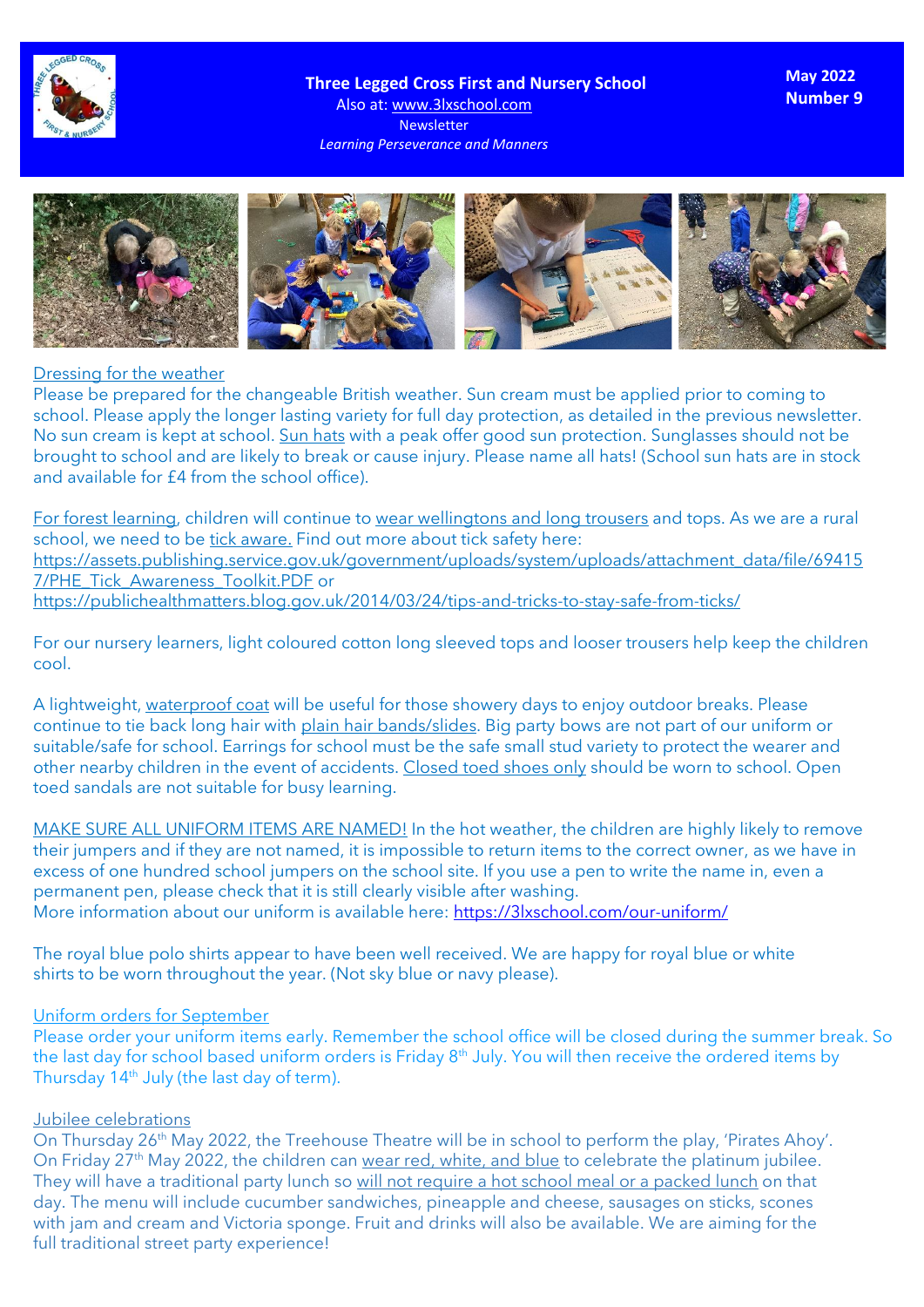# Reading books

Reading remains a priority at our school, and we are always adding to our library and reading book supply. However, some books are becoming damaged in book bags, and it is becoming increasingly difficult to fit all book bags in the classrooms, so please remember one small key ring style item per book bag only.

### Coming into school in the morning

The school gates open at 8.25am and all children can come into school from this time. All children must be in school ready to start their learning by their class time below:

Reception – 8.25am to 2.25pm Year 1 – 8.30am to 2.30pm Year 2 – 8.35am to 2.35pm Year 3 – 8.40am to 2.40pm Year 4 – 8.45am to 2.45pm Nursery – 8.50am to 11.50am or 2.50pm

For ease of collection, parking, and safety, the going home times remain staggered. You are welcome to collect siblings at the later class time.

# Parents' Questionnaire raffle

Let us know your views on our school. Please fill in the parents' questionnaire which will be sent home in your child's book bag. You can, of course, add your name to the questionnaire, but if you'd prefer to keep it anonymous, there will be two raffle tickets attached. Please keep one and leave the other attached to enter the raffle draw. We will let you know the winner after the draw on the 24<sup>th</sup> May 2022. (Prior to the COVID school closure, we sent this questionnaire out annually. It is based on the Ofsted parent questionnaire).

# School timings from September 2022

The new school year will start on Thursday 1st September 2022. Our timings are changing slightly in the new school year, but here is some advance notice:

Reception - 8.15am to 2.45pm Year 1 and Year 2 - 8.20am to 2.50pm Year 3 and Year 4 - 8.25am to 2.55pm

Our gates will open at 8.15am and all school age children are welcome to come in from 8.15am, then go straight to the class to start their learning. However, the expectation is that all children will be in school ready to start their school day at the timings above at the latest. At home time, younger siblings can leave with their older brother or sister at the later time.

From September, nursery sessions will be:

Morning - 9.00am to 12.00pm Afternoon - 12.00pm to 3.00pm Full day - 9.00am to 3.00pm

Nursery children attending all day and afternoon sessions will require a lunch. You can provide a packed lunch or order hot meals, in advance, through Forerunner, our meals provider.

Of course, breakfast and after school club is available from 7.30am daily until 5.00pm (4.00pm on Friday). Please make advance bookings through the school office.

# Breakfast and after school club

To ensure we stay safe in breakfast and after school club and comply with staffing ratios, we must ask that you are prompt and keep to the drop off and collection timings. Breakfast club can be booked from either 7.30am or 8am. After school club can be booked until 4pm or 5pm. Any late collections will incur a late fee charge, as we must be fair to our staff who also finish prompt at 5pm.